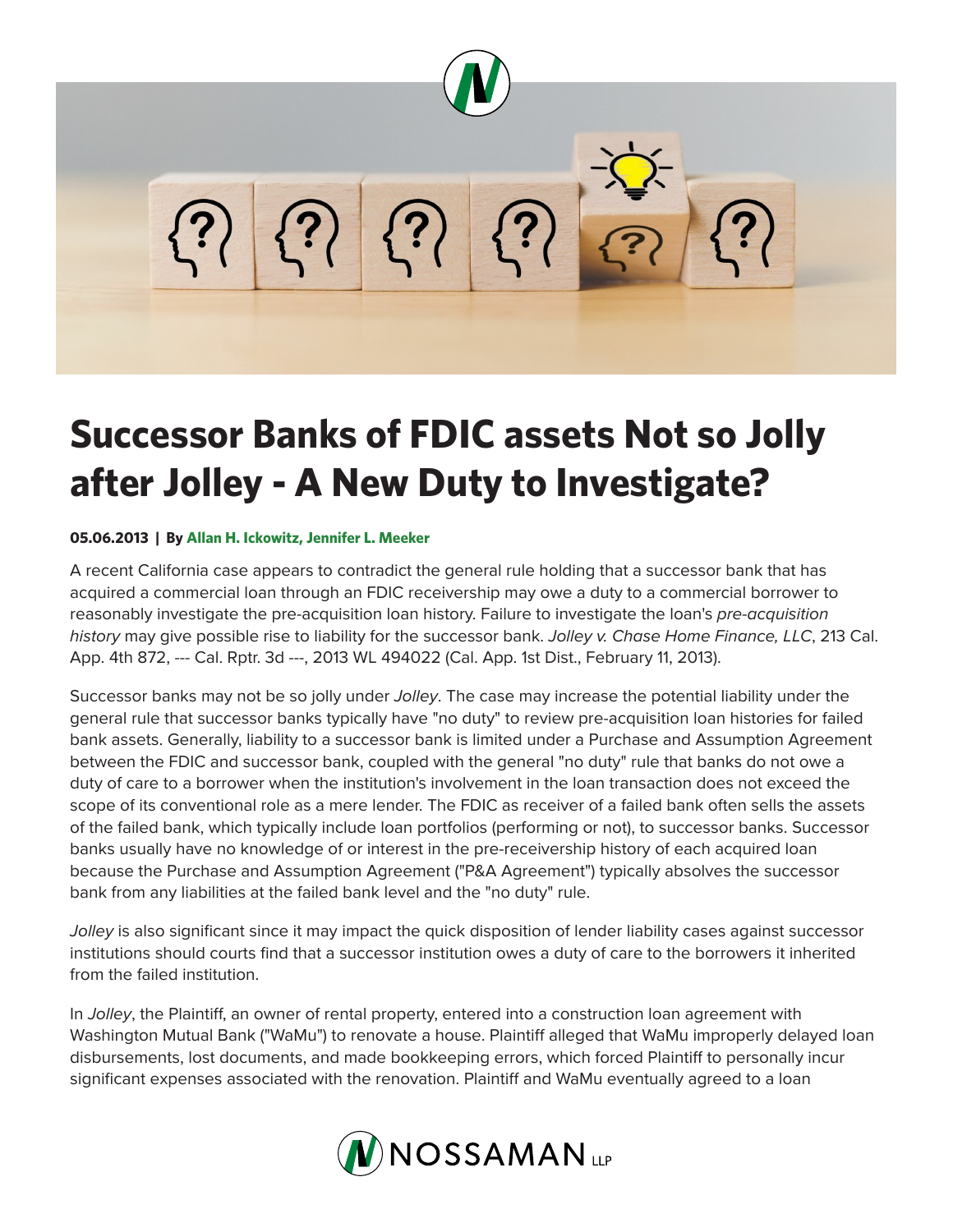modification, which involved additional disbursements.

On September 25, 2008, WaMu collapsed and the FDIC was appointed receiver. On the same date, Chase acquired WaMu's loans and loan commitments pursuant to a P&A Agreement between the FDIC as receiver and Chase. The P&A Agreement contained a clause stating that Chase would not assume any liabilities connected with WaMu's loan modification activities.

Plaintiff thereafter attempted to secure a loan modification from Chase and outlined in detail the prior problems with WaMu's handling of the loan. In response, Chase's representative represented that there was a "high probability" that Chase "would be able to modify the loan so as to avoid foreclosure." As a result, Plaintiff borrowed heavily to complete the construction.

Contrary to its representations, Chase commenced nonjudicial foreclosure proceedings, and Plaintiff filed suit alleging causes of actions based on WaMu's pre-acquisition conduct and Chase's post-acquisition conduct. The trial court (in California?) granted summary judgment for Chase, holding that the P&A Agreement barred any liability for the pre-acquisition wrongdoing of WaMu and that the loan officer's representation that a loan modification was "highly probable" was merely an expression of opinion, rather than an actionable misrepresentation.

The California Court of Appeals reversed after finding that that there were triable issues of fact as to Chase's duties and liabilities to Plaintiff.

## **Reasoning**

Notwithstanding the general rule that a financial institution owes no duty of care to a borrower when the institution's involvement in the loan transaction does not exceed the scope of its conventional role as a mere lender of money, the court concluded that there were triable issues of fact of whether Chase owed a duty of care to the Plaintiff for its *post-acquisition* conduct. The court held that the successor lender had a duty to administer the loan modification process in a reasonable manner in order to prevent future harm even if the bank is not liable for breaches, fraud, or negligence under the P&A agreement. Thus, an acquiring institution has a duty to investigate the history of the loan and take that into account in negotiating with the borrower for a loan modification.

The court expressly rejected Chase's assertions that it was entitled to pursue its own economic interests in its dealings with a borrower:

We live, however, in a world dramatically rocked in the past few years by lending practices perhaps too much colored by shortsighted self-interest. We have experienced not only an alarming surge in the number of bank failures, but the collapse of the housing market, an avalanche of foreclosures, and related costs borne by all of society. There is, to be sure, blame enough to go around. And banks are hardly to be excluded.

Focusing on the fact that there was an ongoing dispute about WaMu's performance of the loan contract, that the dispute bridged the FDIC's receivership and Chase's acquisition of the construction loan, and that specific representations were made by Chase's representative as to the likelihood of a loan modification, the court found that a cause of action for negligence had been stated that could not be properly resolved based on a lack of duty alone.

## **Conclusion**

Although the court did not hold that Chase owed a duty of care to Plaintiff as a matter of law, the rejection of